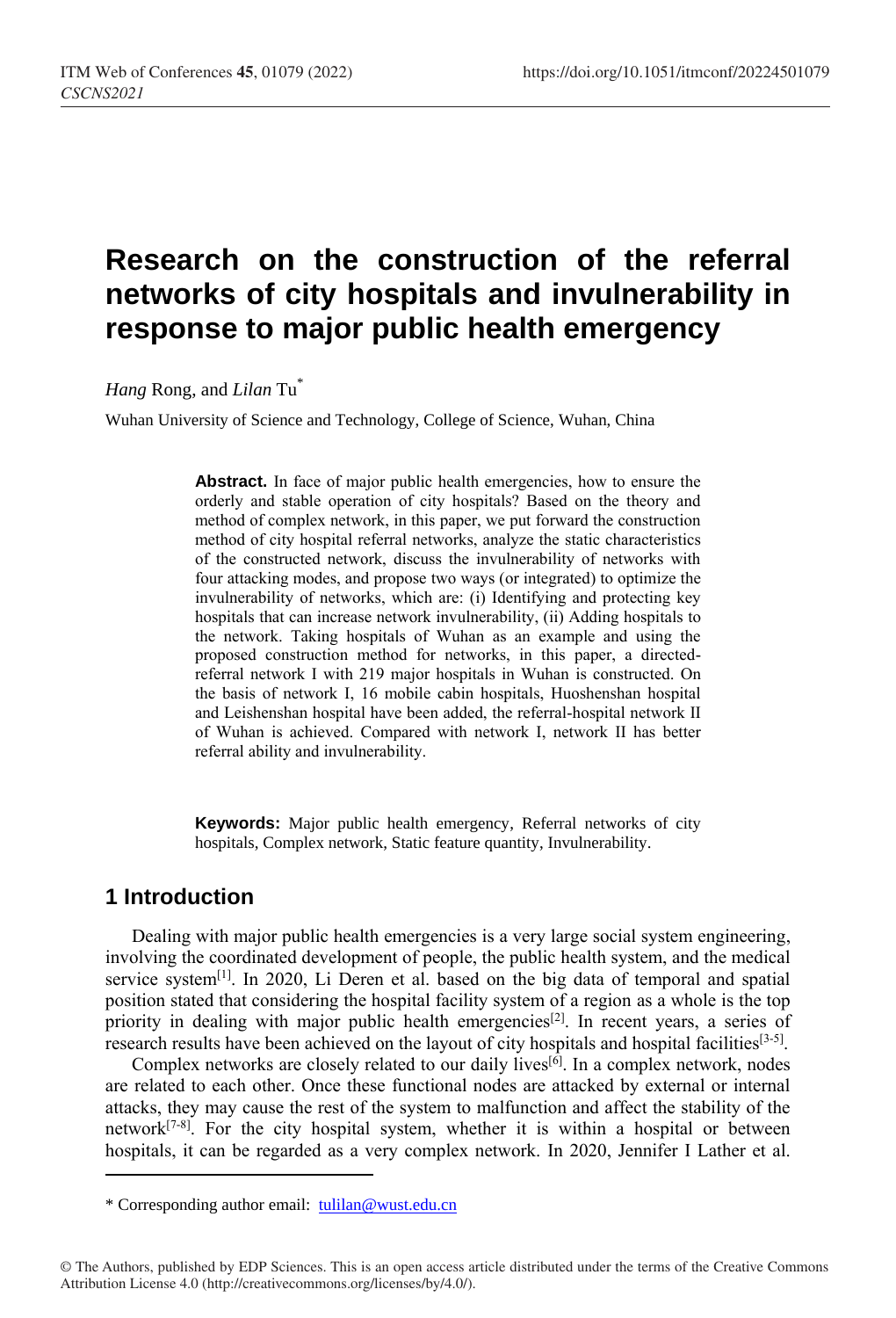proposed to use graph theory to implement and evaluate layout options for hospital layout problems, and proposed a building information modeling (BIM) algorithm to obtain the optimal layout<sup>[9]</sup>. In 2020, MA Miranda et al. studied the efficiency of hospital operation and management from the dynamics of patient flow based on complex network theory, which can well evaluate the efficiency of hospital services and improve process performance<sup>[10]</sup>. However, the above two documents are only based on the complex network theory to study the various departments within the hospital, and solve the related problems of the layout of the various departments within the hospital. They do not analyze the rationality of the entire city hospital system as a whole. So far, in response to major public health emergencies, there have been few studies on the layout and location of city hospitals based on complex network methods, and the rational evaluation and management of hospital facility systems.

This article will use the complex network method to study the construction of the directed referral network of city hospitals and the invulnerability of the network, analyze the robustness and fragility of the network structure, and make the referral network system of city hospitals reasonable under major public health emergencies. Build to provide reference. The main contributions of this paper are as follows: (i) From the perspective of complex network theory and methodology, research on the construction method of city hospital referral network; (ii) Discussed how to analyze the statistics and invulnerability of the newly constructed network, and discussed how to optimize and improve the invulnerability of the network; (iii) Taking Wuhan hospital as an example, combining the main hospitals in Wuhan with mobile cabin hospitals, Huoshenshan and Leishenshan hospitals, constructing two types of networks according to the construction method proposed in this article, and comparing and analyzing the static status of the two types of networks statistics and invulnerability.

# **2 Construction of city hospitals referral network**

### **2.1 Construction method of city hospitals referral network**

According to the medical encyclopedia website, hospitals can be divided into one, two, and three levels, and each level can be divided into three levels: A, B, and C. The national health and construction commission<sup>[11]</sup> and the "National Medical and Health Service System Planning Outline  $(2015-2020)^{n[12]}$  specify that the service radius of city hospitals is 10-15 km. This article considers that the service radius of the hospital is 10 km. Of course, depending on the size of the city, the service radius can be changed according to the actual situation. The data in this article is based on the planned driving distance of the Gaode  $Map<sup>[13]</sup>$ , that is, the actual distance from a hospital to another hospital. When patients need to be referred between hospitals, it is reasonable to use the distance between hospitals as the basis for referral.

Suppose  $G = (V, E)$  represents the referral network of city hospitals, where V is the node set and *E* is the edge set. The elements in *V* are various hospitals, and  $|V| = N$ . The elements in the *E* edge set indicate whether there is a referral relationship between hospitals. In constructing the referral network  $G$  of city hospitals, this article is mainly based on the following two construction principles.

**Principle 1:** According to the planned driving distance between any two hospitals, if the distance is greater than 10km, no edge will be generated between the two hospitals; if the distance is less than or equal to 10 km, an edge may be generated.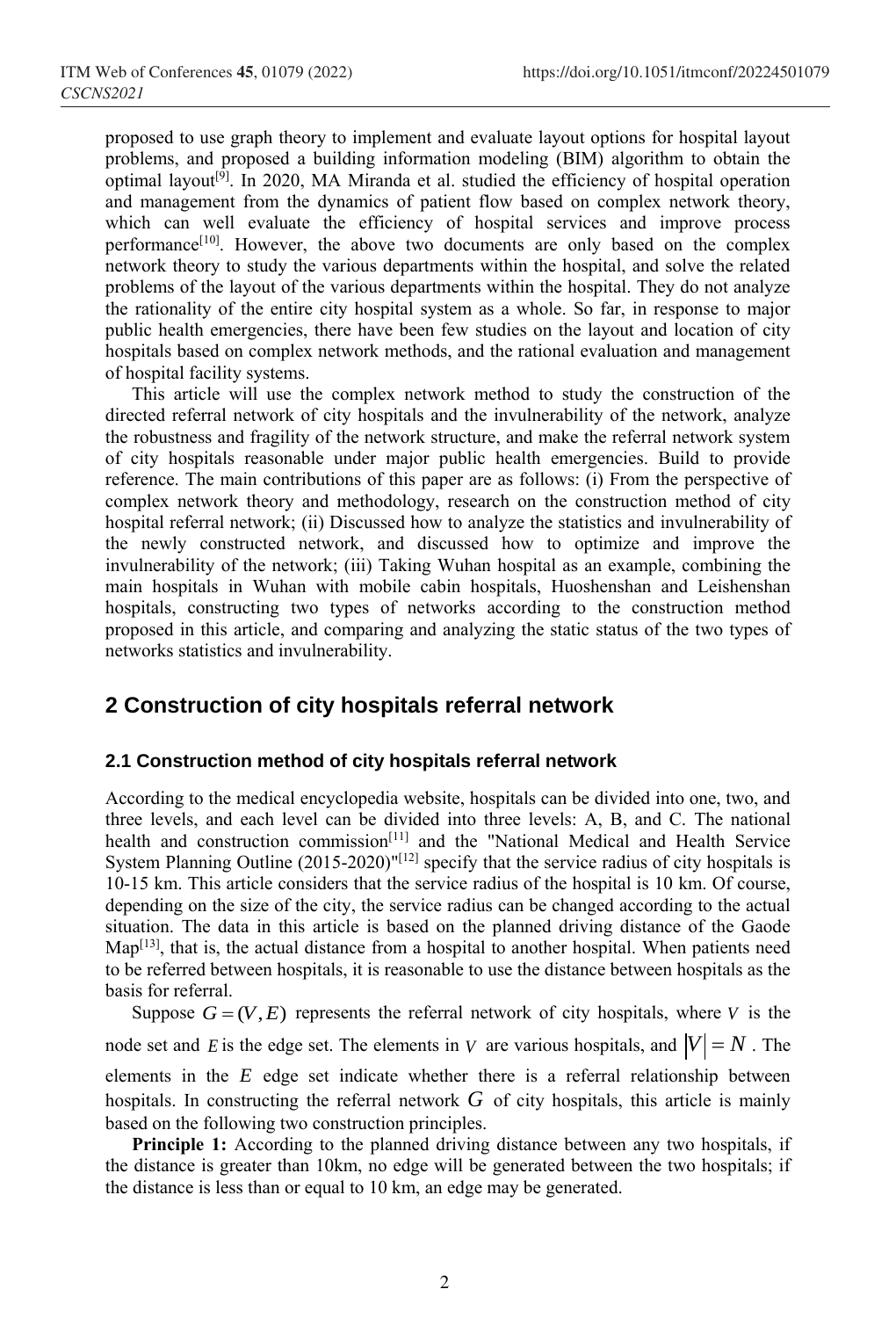**Principle 2:** Under the premise that patients can accept, it is stipulated that low-level hospitals can refer to high-level hospitals, but not vice versa; no referral between hospitals of the same level.

Based on the above two principles, any pair of hospitals in the pair will be connected in the *V*. Let  $a_{ij}$  denote the referral relationship between any two hospitals  $v_i \in V$  and  $v_j \in V$  in the network G . If hospital  $v_i$  and hospital  $v_j$  conform to the referral relationship, there is a connection between hospital  $v_i$  and hospital  $v_j$ , and  $a_{ij} = 1$ ; otherwise,  $a_{ij} = 0$ .

Let  $A = (a_{ij})_{N \times N}$  and  $a_{ii} = 0$ , then  $A$  reflects the topology of network  $G$ . As a

result, the construction of the city hospital directed referral network *G* is completed.

### **2.2 Construction of Wuhan hospital referral network and analysis of its characteristics**

### *2.2.1 Construction of Wuhan hospital referral network*

This section will take Wuhan hospitals as an example to discuss how to build a directed referral network in Wuhan hospitals. Through the Gaode Map, this paper obtains the name and geographic location data of 219 major hospitals currently within the scope of Wuhan City<sup>[13]</sup>. The 219 main hospitals are the main general hospitals and community hospitals in Wuhan. According to the construction method in the previous section, the Wuhan hospital referral network I is obtained, which contains 219 nodes and 3042 edges. This network is a directed and unauthorised network, as shown in Figure 1. For convenience, each major hospital in Figure 1 is represented by a number from 1 to 219; the arrow in the figure indicates that it can be referred. The different colors of the nodes in network I represent the 13 different administrative regions of Wuhan. For example, the green nodes in Figure 1 represent hospitals in Wuchang District.



**Fig. 1.** Hospital referral network I of Wuhan.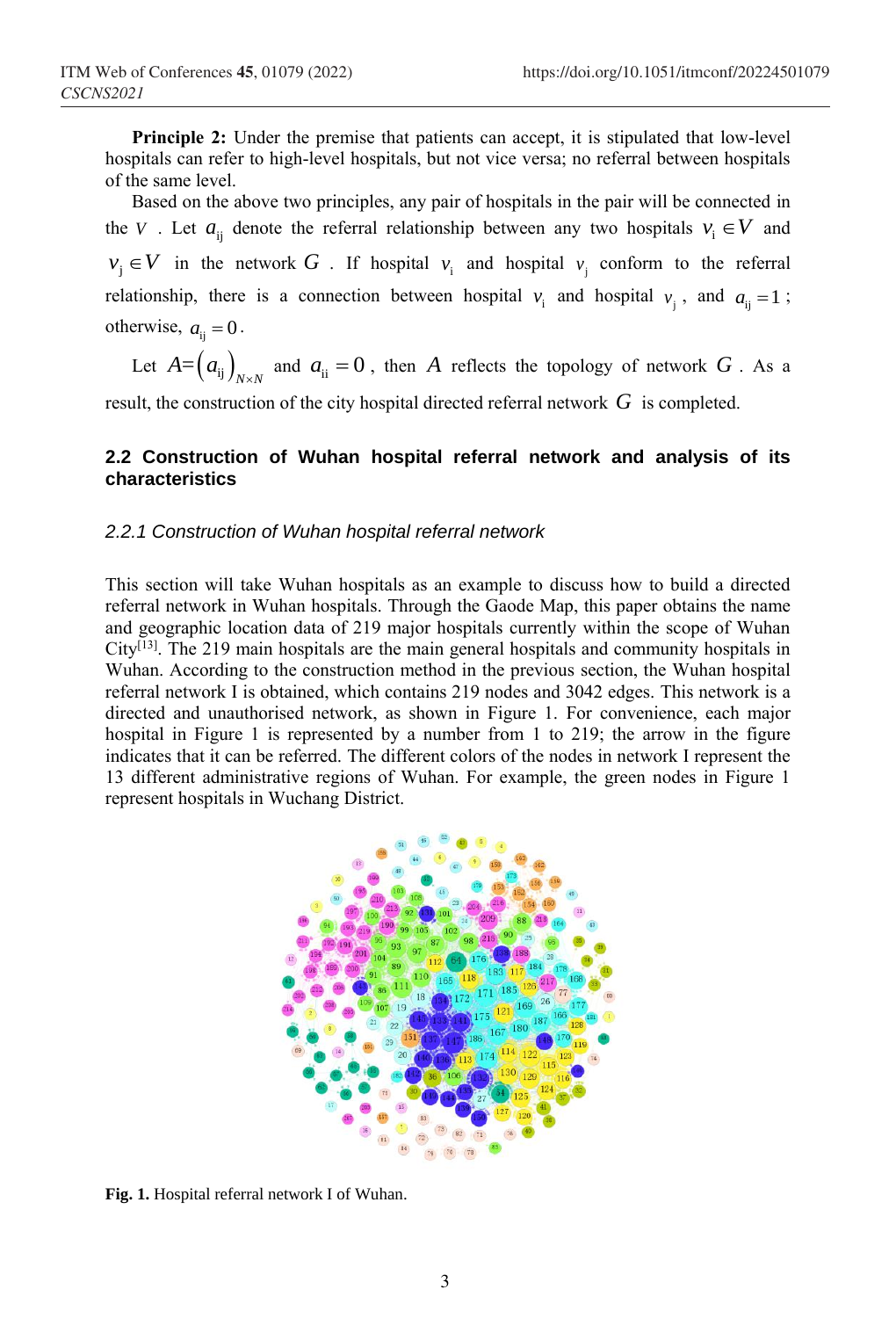#### *2.2.2 Characteristic analysis of network I*

#### (1) Node degree and degree distribution fitting

The greater the degree value of a node, the more important the node is. By analyzing the degree (including in-degree and out-degree) of referral network I, we can see that 18 nodes in network I are isolated nodes with a degree value of 0. The isolated node corresponds to the hospital with the lowest level or the hospital with a higher level, but is far away from other hospitals, and there is no connection in the network. Patients at these hospital nodes will have more problems when they are referred. The average degree of nodes in network I is about 27.78, which means that each node in the referral network of Wuhan hospitals is connected to it by an average of about 28 edges, that is, patients can be referred between 28 hospitals on average when they are being referred. Nodes with higher than average degrees account for more than 50%, that is, more than half of the hospitals can guarantee that there are more than 28 hospitals connected to it.



**(b)** Out-degree distribution



The top 5 hospitals in the order of entry are all top-tier hospitals in Wuhan, indicating that they play a very important role in the referral network; The top 5 hospitals with the highest outpatient rates are all first-class hospitals in Wuhan. This finding is related to the method of network construction, which verifies that low-level hospitals can be referred to high-level hospitals, and high-level hospitals with high accessibility must have the highest admission rate.

Figure 2 describes the in-degree and out-degree distribution of network I and the fitting curve. The blue histogram in the figure represents the probability of degree k. They show that the out-degree or incoming degree of network I nodes are widely distributed, and most hospitals are connected, and they can provide suitable hospitals when patients need to be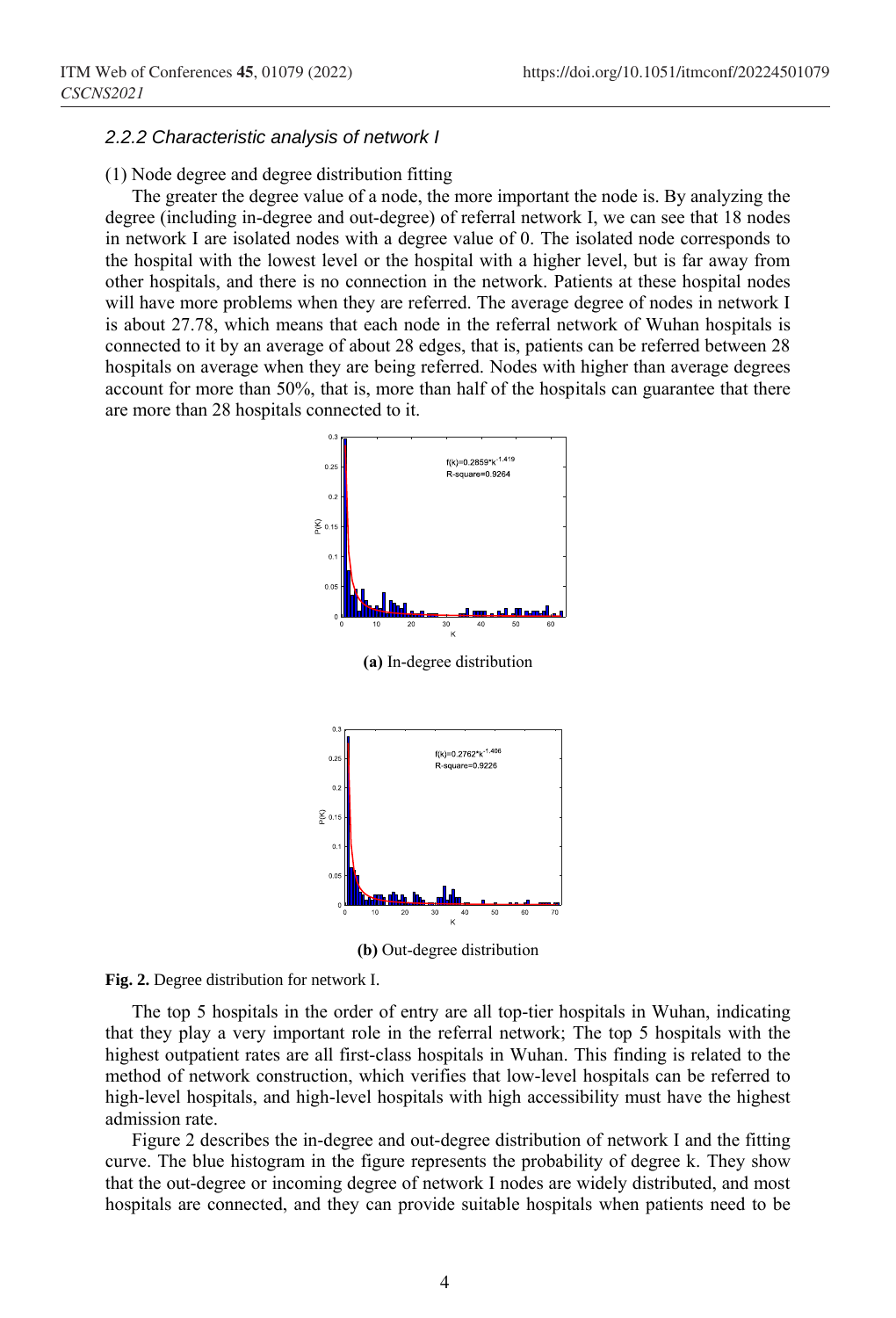referred. The in-degree and out-degree distributions of the nodes of network I are fitted, and the fitting graph is as shown in the red curve in the figure. The fitting function can be expressed as:

$$
f(k) = 0.2859 * k^{-1.419}
$$
,  $f(k) = 0.2762 * k^{-1.406}$ 

The results of degree distribution fitting are shown in Table 1. Table 1 shows that the mean square error of the in-degree and out-degree distribution fitting curves of network I is close to 1. Therefore, we believe that the in-degree and out-degree distributions of network I are approximately obeying the power-law distribution, and both have scale-free characteristics.

| Network Type            | <b>SSE</b> | <b>RMSE</b> | R-square | <b>Adjusted R-square</b> |
|-------------------------|------------|-------------|----------|--------------------------|
| In-degree of network I  | 0.006772   | 0.01054     | 0.9264   | 0.9252                   |
| Out-degree of network I | 0.006773   | 0.009908    | 0.9226   | 0.9215                   |

**Table 1.** The fitting results of degree distribution (95% confidence level).

(2) Average path length, clustering coefficient

Calculated that the average path length of network I is  $L = 1.605$  can be obtained. It shows that under the condition of accessibility, starting from any hospital in network I, an average of 1.605 hospitals can reach any other hospital in network I. It can be seen that the average clustering coefficient of network I is  $C = 0.2396$ . At this time, the average clustering coefficient is relatively low, and emergencies have little impact on the stability of the network.

# **3 Invulnerability analysis and optimization of the referral network of city hospitals**

### **3.1 Invulnerability analysis of referral network in city hospitals**

When major public health emergencies occurs, the referral network of city hospitals will be attacked. How to ensure the orderly operation of city hospitals or how to ensure the invulnerability of the network is particularly important. Generally, attacks on the network are divided into attacks on nodes and attacks on connected edges. When major public health emergencies occurs, such as the outbreak of the new crown pneumonia, some hospitals will influx a large number of patients in a short period of time, which will paralyze these hospitals and cause a fatal blow to the referral network of the entire city's hospitals. This situation is similar to attacking a node in a complex network. Therefore, this article only considers attacks on nodes, and does not consider attacks on connected edges. This section selects four types of attacks on network nodes: (i) random attacking; (ii) attacking according to degree; (iii) attacking according to in-degree; (iv) attacking according to outdegree. In the four attack methods, the attacked nodes are deleted at a rate of 2% in each step. These attack methods can simulate situations where random nodes or key nodes are destroyed due to major public health emergencies.

Since the total number of network nodes will be changed after attacking the node, it is convenient for comparison. In this section, the relative size of the largest strongly connected subgraph is selected as the network invulnerability index. The formula for the relative size of the largest strongly connected subgraph is as follows: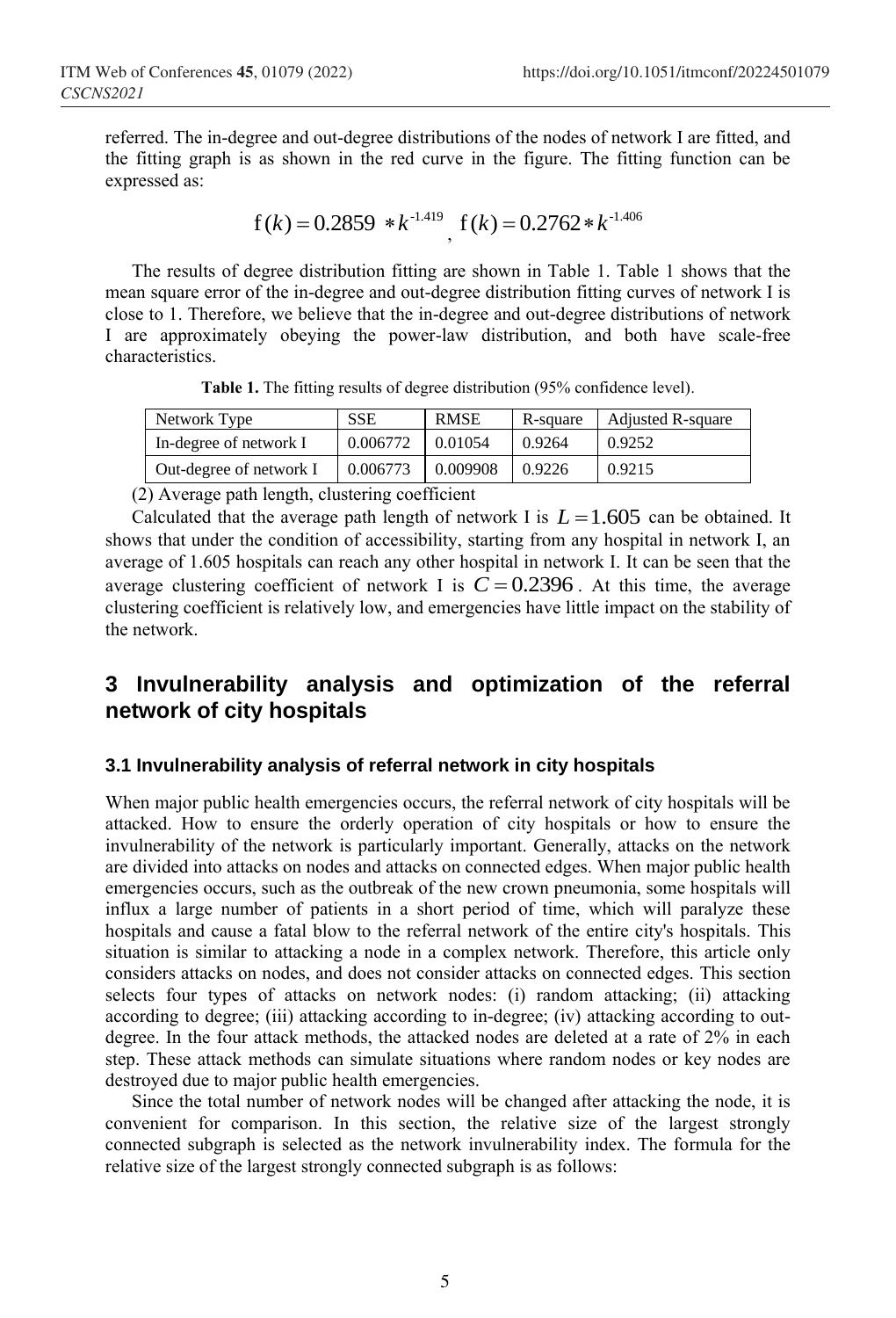$$
S = \frac{|V_{\rm d}|}{|V_{\rm D}|}\tag{1}
$$

Among them,  $|V_d|$  is the scale of the largest connected subgraph when nodes are deleted proportionally, and  $|V_D|$  is the scale of the largest connected subgraph in the original network.

Based on the above four node attack methods, in order to explore the impact of the outbreak of the new crown epidemic on the layout of Wuhan hospitals, on the basis of the network I constructed in section 2.2, the following is an analysis of the invulnerability of the network I.

Using R software, Figure 3 shows the change in the relative size of the largest connected subgraph in network I with the proportion of deleted nodes, where the abscissa R in the figure represents the proportion of deleted nodes.Figure 3 shows that: for network I, random attacking cause the network's invulnerability to decline slowly, and the rate of decline is relatively uniform; with the increase in the deletion ratio, deliberate attacks decrease faster than random attacking. In particular, when about 40% to 50% of the nodes are deleted, network I is deliberately attacked, and the relative size of the largest connectivity subgraph has a cliff-like change; and as the proportion of attacks continues to increase, the network soon approaches collapse.



**Fig. 3.** The relative results of maximum connected subgraph in network I.

#### **3.2 Optimization of network invulnerability**

In complex network analysis, the invulnerability of the network is a hot issue to ensure network security. Especially when there is major public health emergency, how to ensure the stability of the referral network of city hospitals and how to optimize and improve the invulnerability of the network has important practical significance. In the previous section, we found that if an attack is carried out on network I, random attacking, the network's antidestroy performance is better. If it is the other three attack methods, we need to identify key nodes that can increase the invulnerability of the network before the outbreak occurs, and improve the invulnerability of the network. For example, when ranking attacks according to in-degree, out-degree, and degree, about 40% of the hospitals in the first order need to formulate relevant policies for key protection.

The above is to attack the nodes of the network, that is, to remove the hospital. In order to optimize the anti-destroy performance of the city hospital network, in addition to the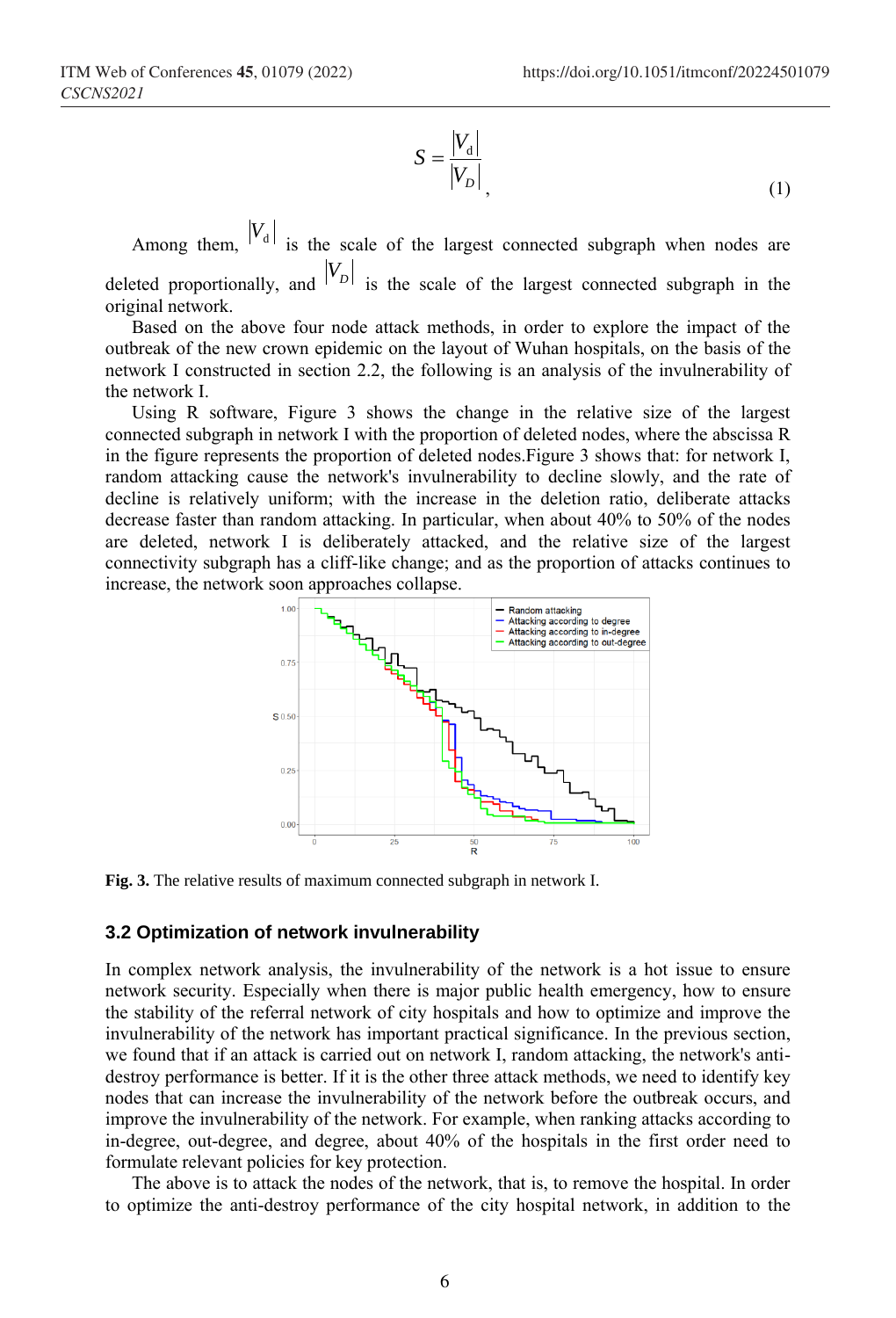above method of finding and protecting key hospitals in the network, we can also add hospitals in a certain city, that is, increase the nodes of the network, and formulate special referral policies to achieve The purpose of optimizing network resilience.

As we all know, after the outbreak of the new crown epidemic, the state added 16 shelter hospitals, Huoshenshan and Leishenshan hospitals in Wuhan<sup>[14]</sup>. Still taking Wuhan hospital as an example, according to the network construction method and construction principle 3 in section 3.1, the following analyzes the anti-destroy performance of the Wuhan hospital referral network after adding a hospital from the perspective of a complex network.

**Principle 3:** 219 major hospitals can refer to the corresponding 16 mobile cabin hospitals in the administrative area; 219 major hospitals and 16 mobile cabin hospitals can respectively refer to Huoshenshan and Leishenshan hospitals; Huoshenshan and Leishenshan hospital does not refer each other.

Using the construction method and principle 3 in section 2.1, Figure 8 is the referral network II for hospitals with and without rights. There are 237 nodes and 3783 edges in network II. For convenience, each major hospital in Figure 4 is still numbered 1 to 219, while mobile cabin hospitals are represented by names; the arrows in the figure indicate that they can be referred. Similar to Figure 1, the node numbers represent 13 different administrative regions in Wuhan. The red color represents mobile cabin hospital and Huoshenshan Leishenshan hospital. 16 mobile cabin hospitals are represented by A1-A16, Huoshenshan is represented by H, and Leishenshan hospital is represented by L.



**Fig. 4.** Hospital referral network II of Wuhan.

#### *3.2.1 Characteristic analysis of network II*

#### (1) Node degree and degree distribution fitting

The average degree of network II nodes is about 31.92, indicating that patients can be referred between 32 hospitals on average when they are referred. Nodes with higher than average degrees account for more than 50%, that is, more than half of the hospitals can guarantee that there are more than 32 hospitals connected to it. Table 3 shows the list of the top 5 hospitals in Wuhan Hospital Referral Network II in terms of in-degree and out-degree. The top 5 hospitals in the ranking of Network II, except for Huoshenshan and Leishenshan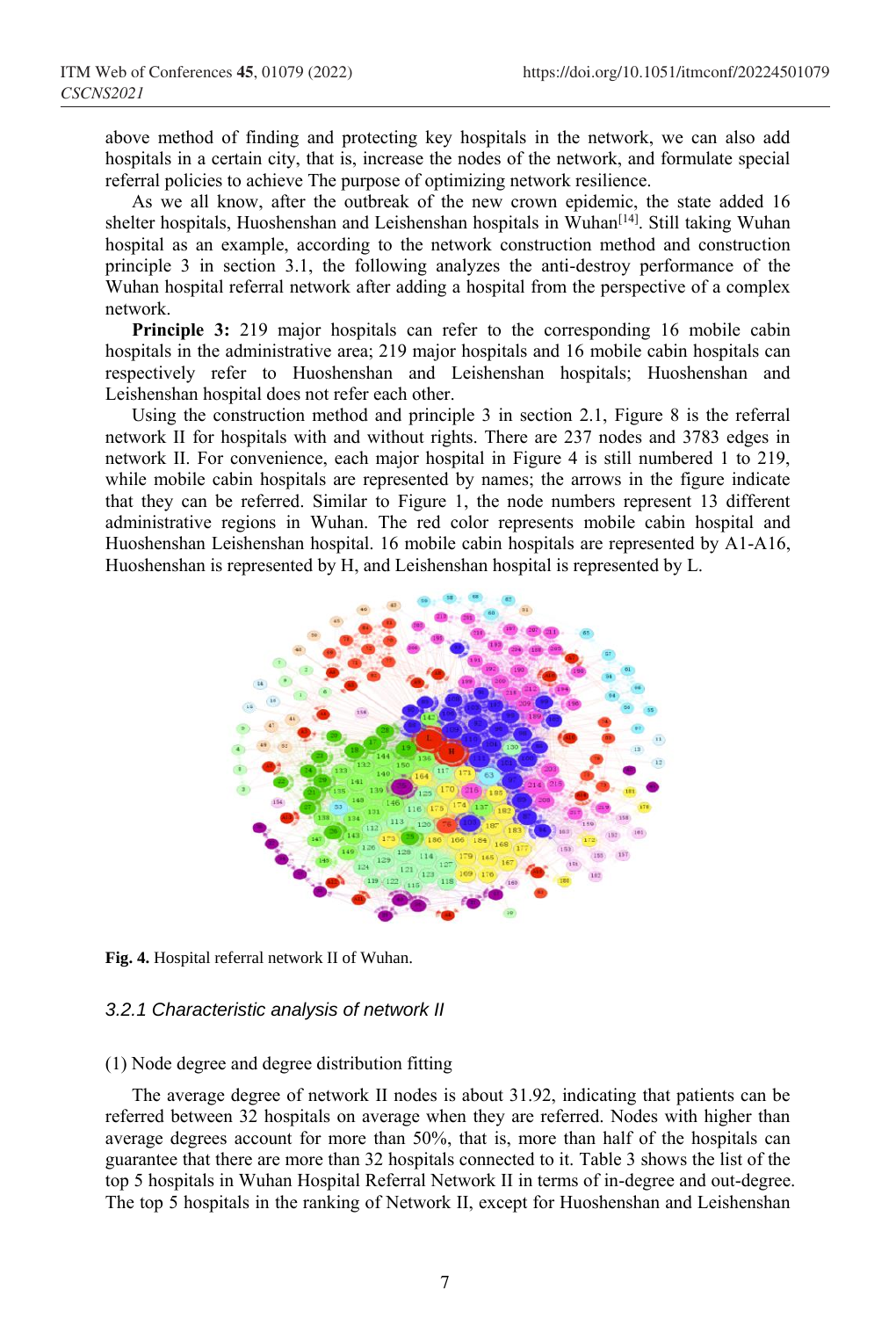hospitals, are all hospitals in Wuhan with the grade three, and the top 5 hospitals with the highest out-degree are all with the Wuhan grade. A first-level hospital.



**Fig. 5.** Degree distribution for network II.

The distribution of in-degree and out-degree of network II and the fitting curve (see the red curve) are shown in Figure 5. The degree distribution fitting function can be expressed as:

$$
f(k) = 0.2617 * k^{-1.354}
$$
,  $f(k) = 0.06943 * k^{-0.4895}$ .

The results of degree distribution fitting are shown in Table 2. Table 2 shows that the mean square error of the in-degree distribution fitting curve of Network II is close to 1. Therefore, we believe that the in-degree distribution of Network II approximately obeys the power-law distribution and has scale-free characteristics, while the out-degree distribution of Network II is not. Has this characteristic.

| Network Type             | SSE                 | <b>RMSE</b> | R-square | <b>Adjusted R-square</b> |
|--------------------------|---------------------|-------------|----------|--------------------------|
| In-degree of network II  | $0.007567$ 0.005687 |             | 0.9163   | 0.916                    |
| Out-degree of network II | 0.0413              | 0.02395     | 0.2105   | 0.1995                   |

**Table 2.** The fitting results of degree distribution (95% confidence level).

(2) Average path length, clustering coefficient

It can be seen that  $L=1.359$  of network II. The average path length is smaller than the average path length of network I, mainly because of the existence of Huoshenshan and Leishenshan hospitals and 16 other mobile cabin hospitals. It can be seen that the average clustering coefficient of network II is  $C = 0.5654$ , which indicates that network II is more convenient for patient transfer than network I in the face of emergencies. This conclusion verifies the principle of building the network on the side, that is, the addition of mobile cabin hospital, Huoshenshan hospital and Leishenshan hospital facilitates the referral between hospitals.

### *3.2.2 Invulnerability analysis of network II*

In order to analyze the invulnerability of Network II in more detail, the following is a detailed comparison of the four attack methods of Network I and Network II (Figure 6 to Figure 9). Figure 6, Figure 7, and Figure 8 show that whether it is a random attacking, or attacking according to degree and in-degree, as the deletion ratio increases, the invulnerability of the two networks is almost the same. In Figure 7 and Figure 8, the original red line obviously fell faster than the blue line, mainly because the Huoshenshan and Leishenshan hospitals were deleted.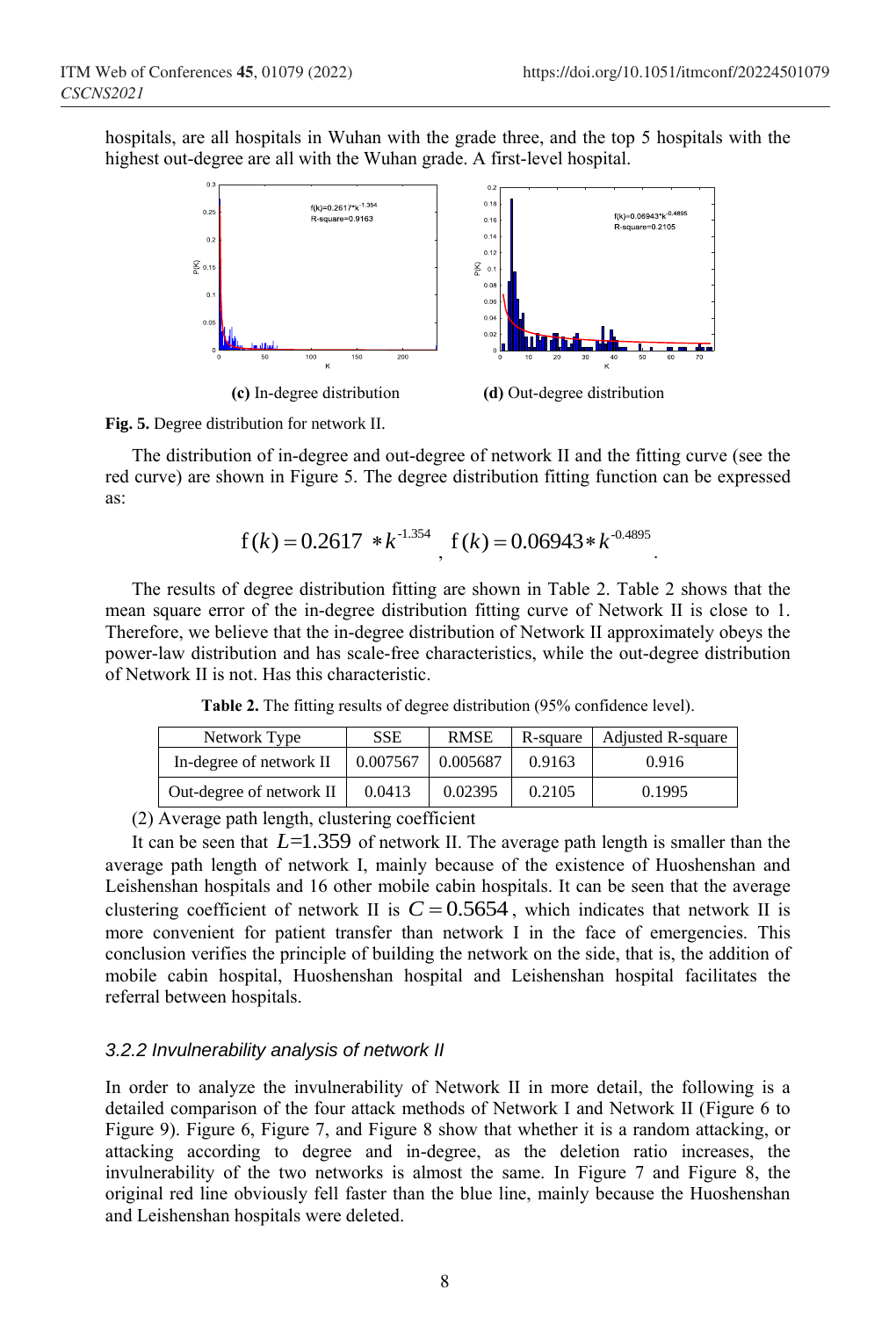

Fig. 6. The relative results of maximum connected subgraph(random attacking).



Fig. 7. The relative results of maximum connected subgraph (attacking according to degree).



**Fig. 8.** The relative results of maximum connected subgraph (attacking according to in-degree).



**Fig. 9.** The relative results of maximum connected subgraph (attacking according to out-degree).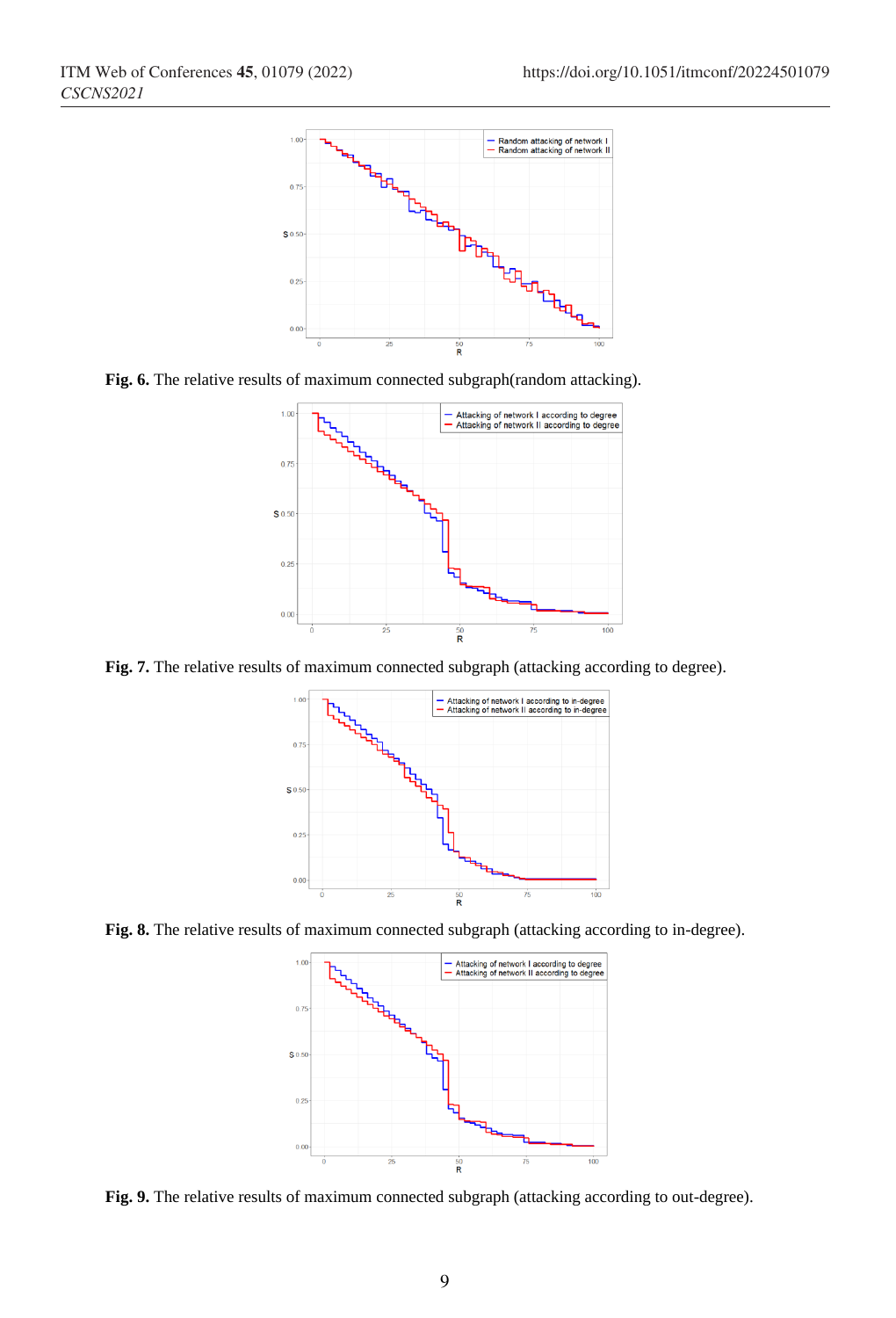Figure 9 shows that the proportion of the number of nodes deleted according to the outdegree is less than about 40%, and the invulnerability of network I and network II is similar. However, when the percentage of deletion exceeds about 40%, the invulnerability of Network I declines sharply. At this time, approximately 88 hospitals have been deleted, of which nearly 17 are Grade a hospitals. And at about 70%, network I has collapsed, while the invulnerability of network II has been declining almost uniformly. The main reason for this situation is the existence of mobile cabin hospital, Huoshenshan and Leishenshan hospitals, especially because Huoshenshan and Leishenshan hospitals have a 0 out-degree.

Therefore, with the addition of mobile cabin hospital, Huoshenshan and Leishenshan hospitals, Network II showed better stability according to the maximum degree of attack or random attacking. In addition, in comparison, the performance of the two networks is similar in random attacking, attacking according to degree or in-degree; however, in accordance with the attacking according to out-degree, Network II is more stable because of the existence of mobile cabin hospitals.

# **4 Conclusion**

Sudden major public health emergencies will have a great impact on society. Based on the complex network theory, this paper studies the construction method of the referral network of city hospitals, and discusses how to analyze and optimize the invulnerability of the network when major public health emergencies occurs. Combining with the new crown pneumonia epidemic, this article takes Wuhan hospitals as an example, constructs a directed referral network I of Wuhan hospitals, and discusses the static statistics and invulnerability analysis of the network I. In addition to protecting key hospitals, this article also discusses the method of adding network nodes (hospitals) to improve the stability of the network. In general, when cities face major public health emergencies, they can study and build a three-dimensional, better-performing city hospital referral system from the following aspects:(i) Analyze and construct a directed referral network in city hospitals from the perspective of complex network theory and methods; (ii) In the event of major public health emergencies, for the constructed network, identify the key hospitals in the network according to the degree, the out-degree, and the in-degree, and provide more protection and effective prevention and control to ensure the stability of the entire network sex; (iii) In response to sudden major public health emergencies, according to the actual situation, add a batch of standby wartime hospitals and dual-use public buildings for peace and war, so as to optimize the invulnerability of the network.

# **References**

- 1. Zhou Y F, Fang L Z, Yu D H, et al. Orientation and development strategy of general medicine department in general hospitals[J]. Chinese General Practice, 2021, 24(13): 1581-1584, 1591.
- 2. Li D R, Shao Z F, Yu W B, et al. Public Epidemic Prevention and Control Services Based on Big Data of Spatiotemporal Location Make Cities more Smart[J]. Geomatics and Information Science of Wuhan University, 2020, 45(4): 475-487, 556.
- 3. Helber S, Boehme, Daniel, et al. A hierarchical facility layout planning approach for large and complex hospitals[J]. Flexible Services And Manufacturing Journal, 2016, 28(1-2): 5-29.